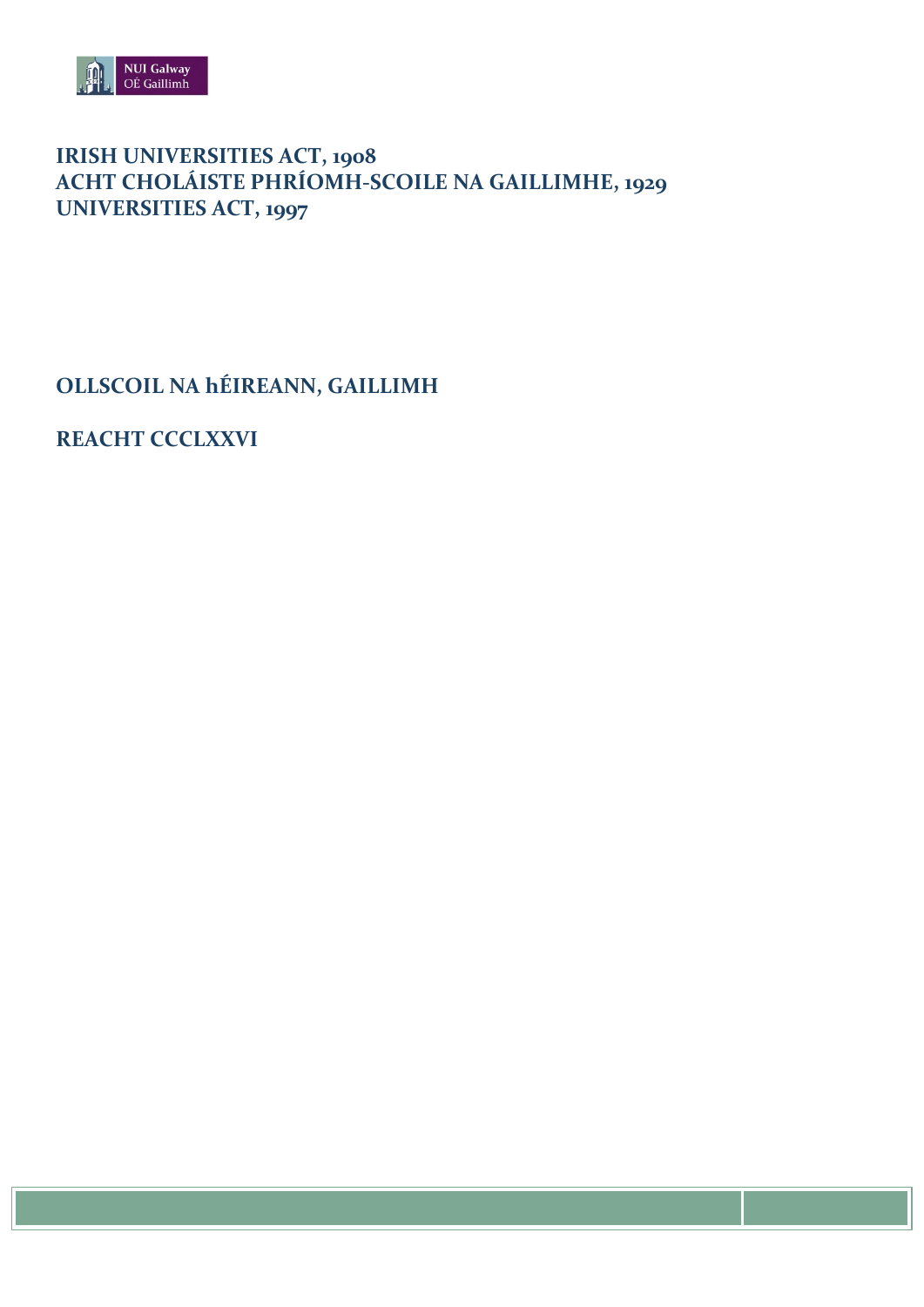

## **National University of Ireland, Galway/***Ollscoil na hÉireann, Gaillimh*

## **STATUTE CCCLXXVI/***REACHT CCCLXXVI*

WE, Údarás na hOllscoile of National University of Ireland, Galway, under and by virtue of the powers in that behalf conferred on us by the above Acts, DO by this present instrument under the Seal of National University of Ireland, Galway, make the Statute contained in the Schedule hereto for the general government of the said University./*Faoi agus de bhua na gcumhacht sin a bheirtear dúinn ag na hAchtanna thuasluaite, déanaimidne, Údarás na hOllscoile ag Ollscoil na hÉireann, Gaillimh, tríd an ionstraim seo faoi Shéala Ollscoil na hÉireann, Gaillimh, an Reacht atá sa Sceideal seo thíos chun rialú ginearálta na hOllscoilesin.*

> Given under the Common Seal of National University of Ireland, Galway, this sixteenth Day of December, Two Thousand and Twenty One./*Arna thabhairt faoi Ghnáth-Shéala Ollscoil na hÉireann, Gaillimh, an séú lá déag seo do mhí na Nollag, Dhá Mhíle agus a Fiche hAon.*

Present when the Common Seal of National University of Ireland, Galway, was affixed hereto: *I láthair nuair a greamaíodh Gnáth-Shéala Ollscoil na hÉireann, Gaillimh, dó seo:*

**L.S.**

Ciarán Ó hÓgartaigh, *Uachtarán*  Caroline Loughnane, *Rúnaí Gnóthaí Rialachais & Acadúla* 

### **Schedule – STATUTE CCCLXVIII/***Sceideal – REACHT CCCLXVIII*

All previous Statutes of National University of Ireland, Galway, shall be read and construed with the alterations, additions and modifications hereinafter set forth./*Déanfar Reachtanna uile Ollscoil na hÉireann, Gaillimh, roimhe seo a léamh agus a fhorléiriú maille leis na hathruithe, na breisithe agus na modhnuithe atá leagtha amach ina dhiaidh seo thíos.*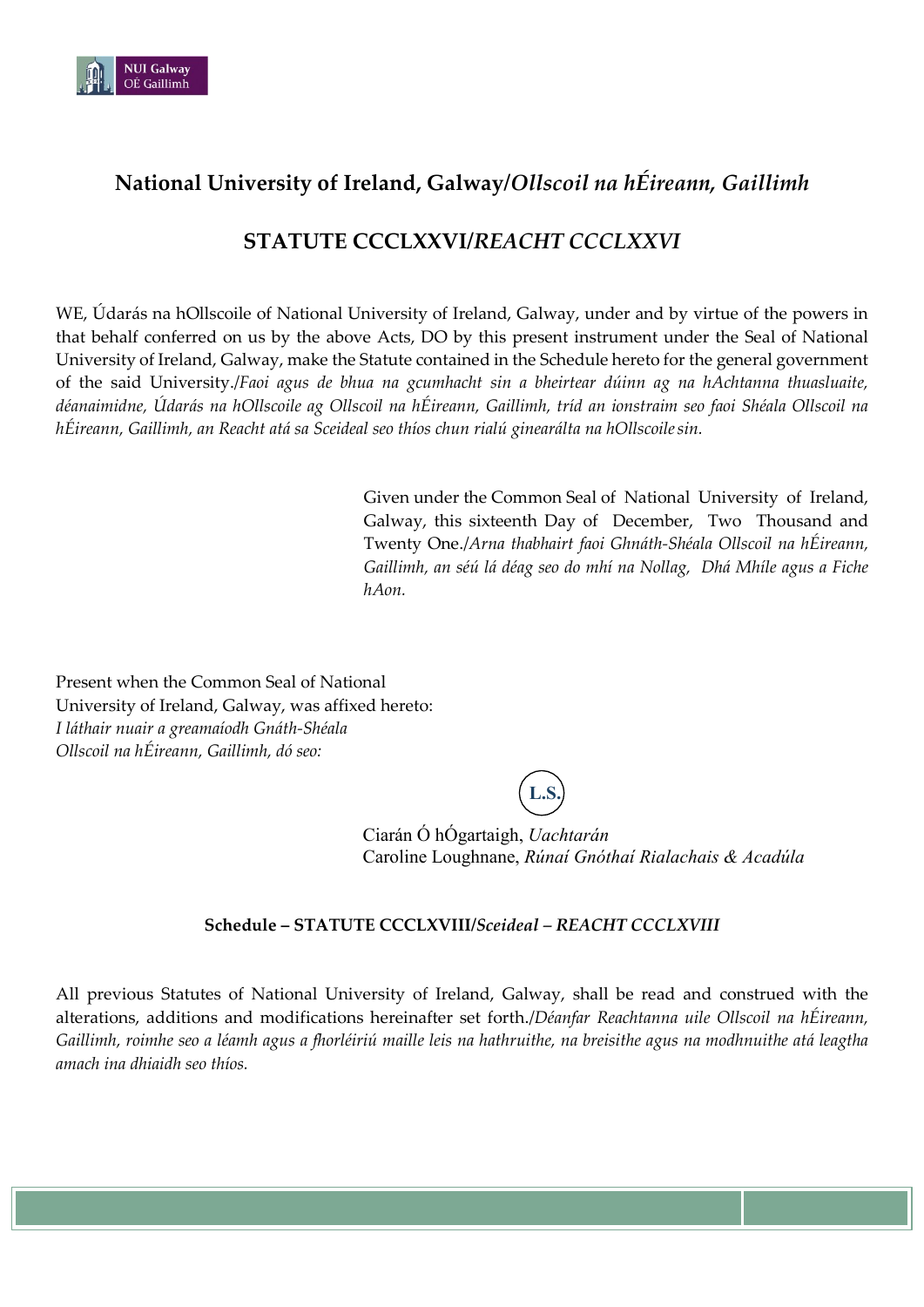#### **ESTABLISHED PROFESSOR OF HEALTH RESEARCH METHODOLOGY**

1. Statute CCCXVIII Chapter 1, is hereby amended by the substitution of the title 'Established Professorship of Midwifery' for 'Established Professor of Health Research Methodology' therein.

#### **CHAPTER II**

- 1. Nothing herein contained shall affect any appointment made, right acquired or act done under any previous Statute of the University.
- 2. This Statute shall come into operation on the sixteenth day of December, Two Thousand and Twentyone, and may be cited as Statute CCCLXXVI, National University of Ireland, Galway, or Stat. CCCLXXVI, Nat. Univ. of I., Galway.

Present when the Common Seal of National University of Ireland, Galway, was affixed hereto:

**L.S.**

Ciarán Ó hÓgartaigh, *Uachtarán*  Caroline Loughnane, *Rúnaí Gnóthaí Rialachais & Acadúla*